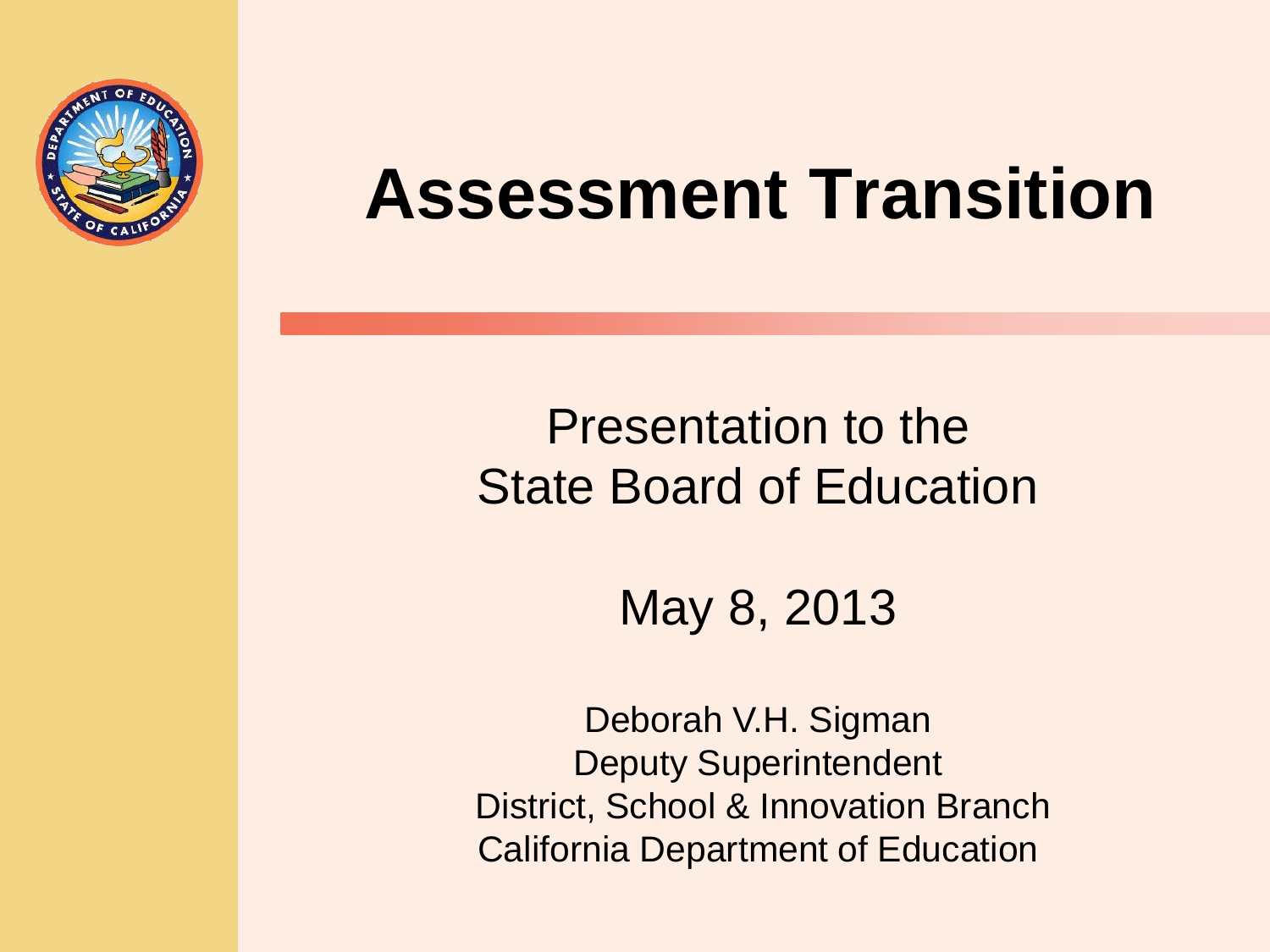**California has a clear and inspiring vision for public education, focused on great instruction and grounded in the Common Core State Standards**

## **California's vision for career and college readiness**

- **High quality teaching and learning in every classroom, where assessments guide planning and progress in the classroom for great instruction**
- **Built on the Common Core State Standards, which bring California's standards up to date and from good to great**
- **EXTERPT And reinforced by practical supports for teachers that give them the information and the tools to meet students where they are and help them to learn more**
- **So that we can help more students who are already proficient reach the next level and help students who are not close the gap**
- …with the goal of ensuring that all students, regardless of where **they are from or where they live, graduate prepared for college and careers in the global economy of the 21st century**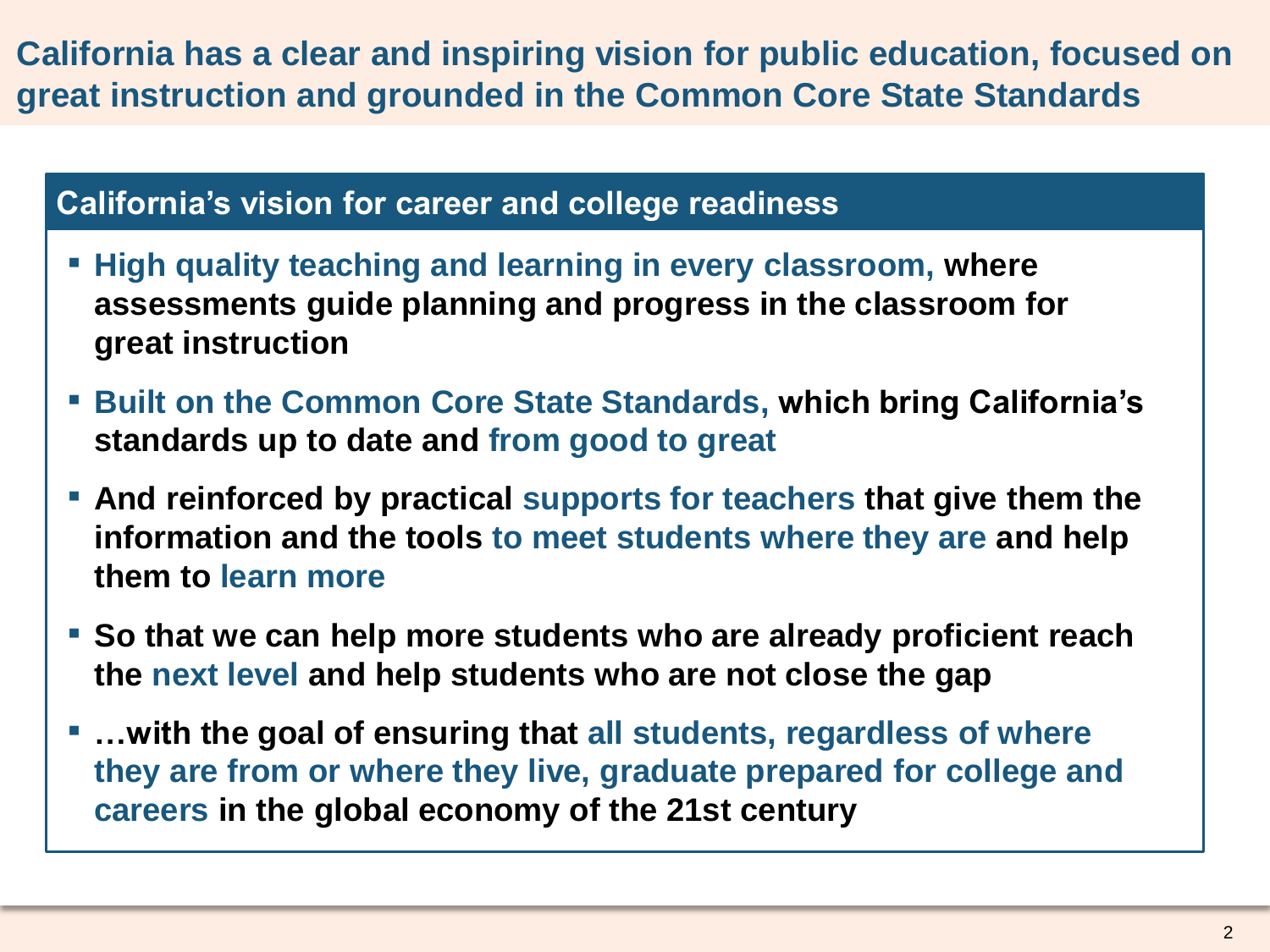## **The new vision is generating a lot of excitement…**

**81% of California teachers surveyed are excited about CCSS and Smarter Balanced<sup>1</sup>**

*"*I'm **very excited about the new assessments**, especially because they are so **reflective of how I teach**. **For the first time in a state assessment**, **my students will be asked to interact with information,** moving things around, highlighting things, manipulating data, just as they do when I'm teaching them ...

**In the past, I found there was a disconnect between what they learned in class and what they were asked to do or know on the test**. I would often have to stop high quality teaching and try to explain how they would be asked about this on the test. Really, **only about 50% of the test looked like the kinds of work students did in my classroom**."

*–Rebecca Mieliwocki, 2012 California and National Teacher of the Year*

**More than "**It is **crucial that our students** demonstrate their mastery of core academic content by **thinking critically to solve complex problems and working collaboratively.** Our **future workforce must be able and motivated**  to…continue to develop and produce results for their future employers." *–CA's 20 business and economic development entities, joint letter*

**11,000 employers who collectively provide more than 3 million California jobs support Smarter Balanced<sup>2</sup>**

"[We] believe that the **adoption of a new accountability system** that assesses whether …education [institutions] are creating an engaging learning environment and preparing students with 21st Century and Deeper Learning skills **…is critical to producing a globally competitive workforce."**

*– National Metropolitan Business Alliance*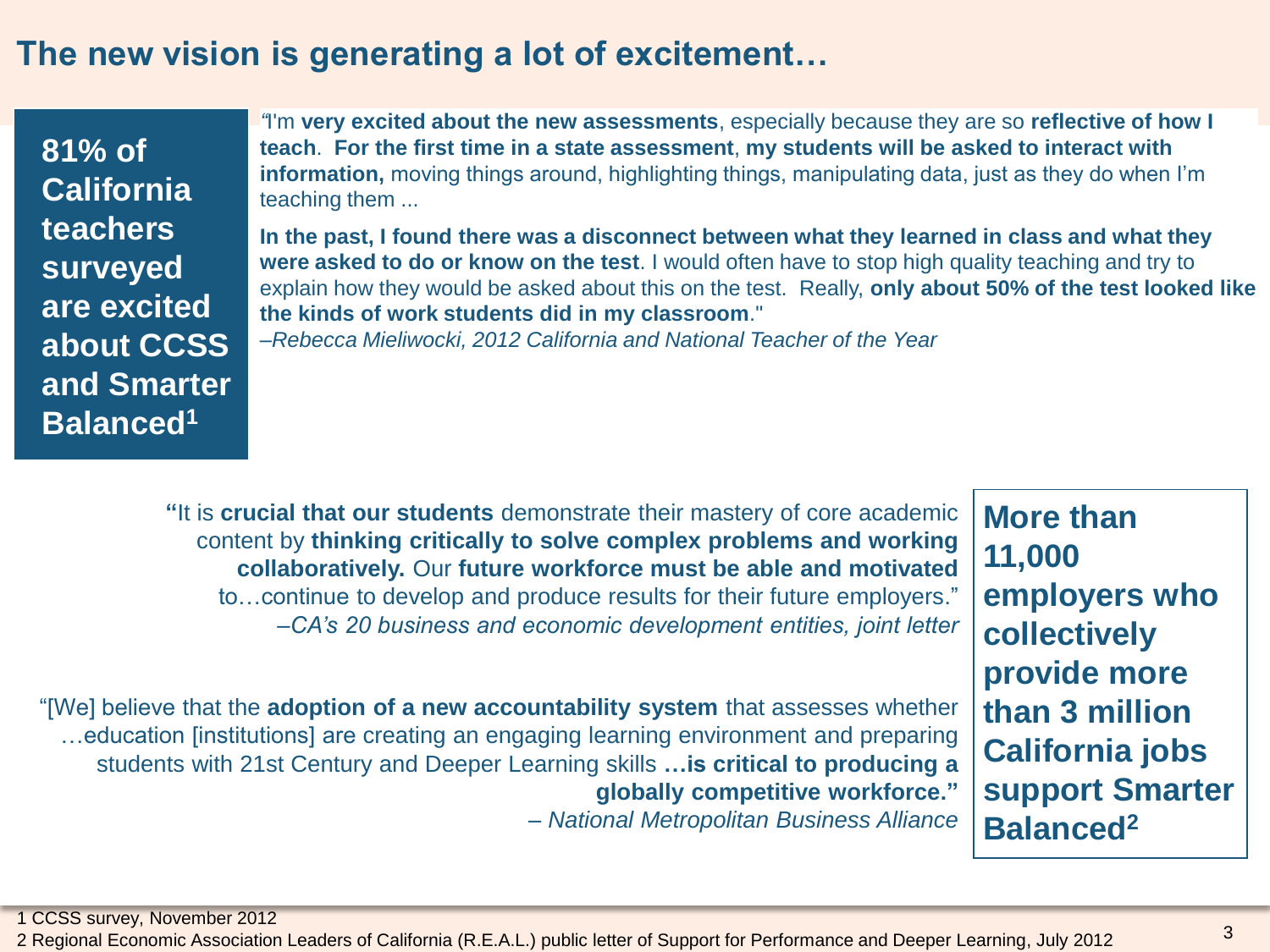## **Education has never been stagnant; the Common Core and Smarter Balanced are part of the normal, important progression** *QUALITY*



#### **At each inflection point people have been nervous, but each time it has been the right thing to move forward**

Source: (1) ASCD Journal, 1979, http://www.ascd.org/ASCD/pdf/journals/ed\_lead/el\_197905\_newman.pdf; (2) Griffin, Vern. "Tests show San Marcos on upgrade | Results please school district." *San Diego Union-Tribune*. 22 September 1987; (3) The Californian. "NCLB law panned in UCR study." *San Diego Union-Tribune.* 3 April, 2009. (4) Kabbany, Jennifer. "Temecula, Murrieta districts post top county test scores." *San Diego Union-Tribune*. 1 September 2006; (5) Staff. "In Our Opinion – New Standards Apply to Everyone*". Ukiah Daily Journal*. 20 April, 2013. (6) Puente, Kelly. "Long Beach district to phase in Common Core over 3-year period." *Press Telegram Long Beach.* 4 August, 2012.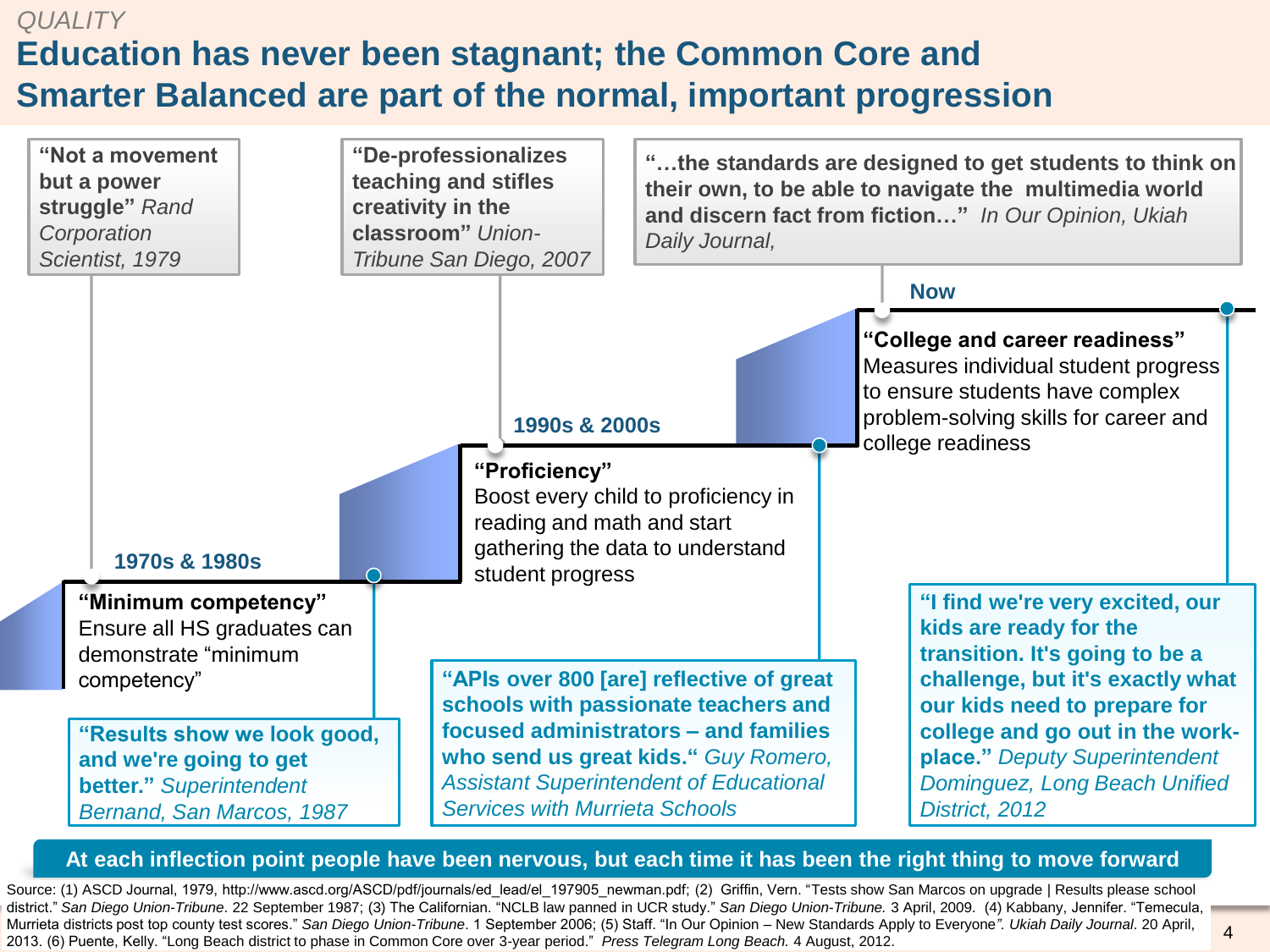## **We are in the midst of our journey toward Common Core implementation**

**Today**

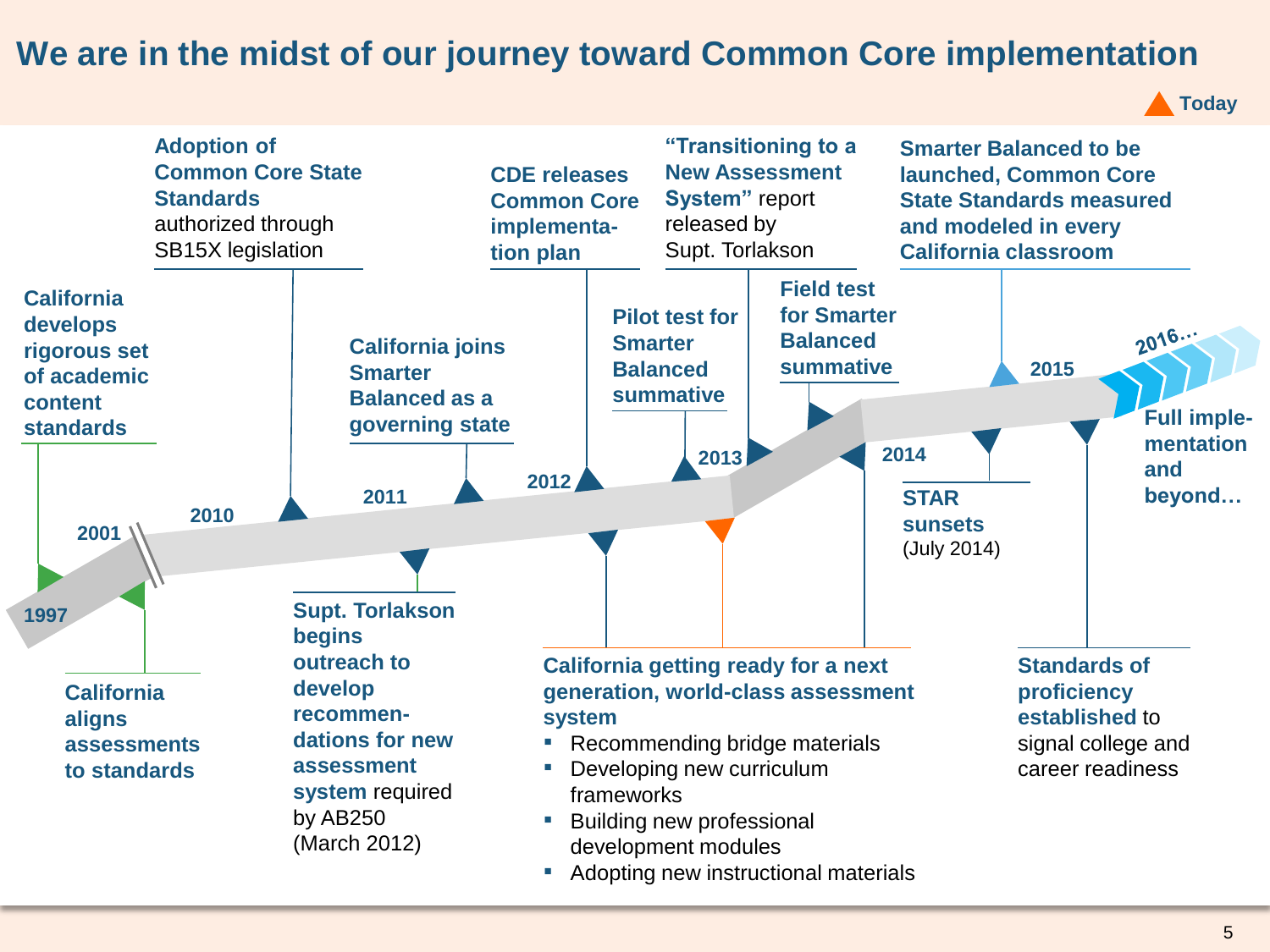## **Common Core State Standards bring more breadth and depth by emphasizing the full range of thinking skills**

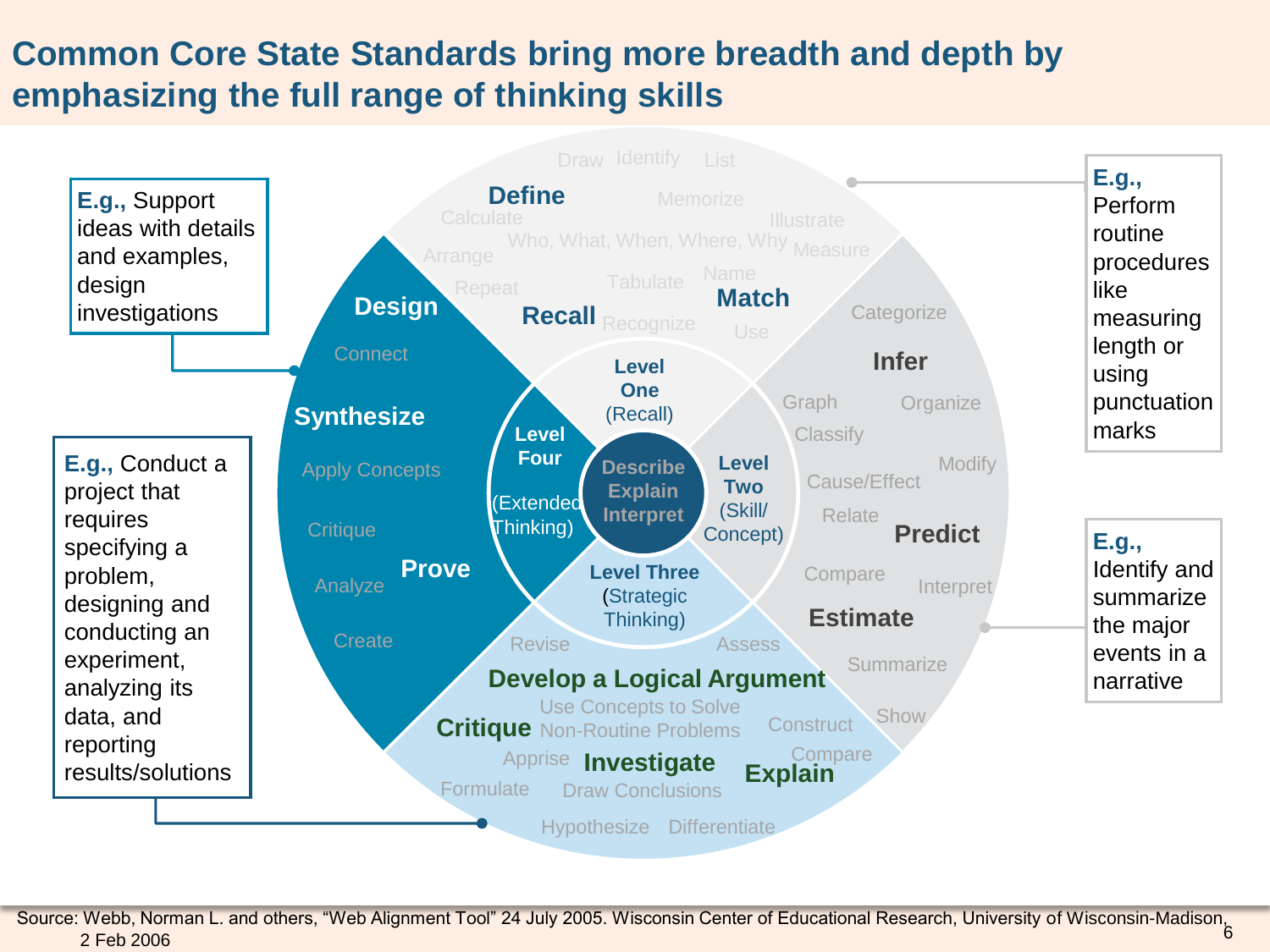**"Not just another test"…Smarter Balanced is critical to helping California achieve its vision**

| <b>Prepares California's</b><br>students for a<br>changing world             | Assessments model instruction and<br>prepare students for the new economy                       |
|------------------------------------------------------------------------------|-------------------------------------------------------------------------------------------------|
| <b>Supports teachers</b><br>with a practical suite<br>of resources           | Tools for instruction and information<br>are integrated to promote and inform<br>great teaching |
| <b>Connects learning to</b><br>life after high school<br>- career or college | Aligned with college curricula and<br>employer expectations                                     |
| <b>Provides meaningful</b><br>4 information to guide<br>student growth       | Actionable and timely data for<br>teachers, parents, and students                               |
| <b>Keeps California</b><br>educators in the<br>driver's seat                 | State Educators, researchers,<br>policymakers helped build Smarter<br><b>Balanced</b>           |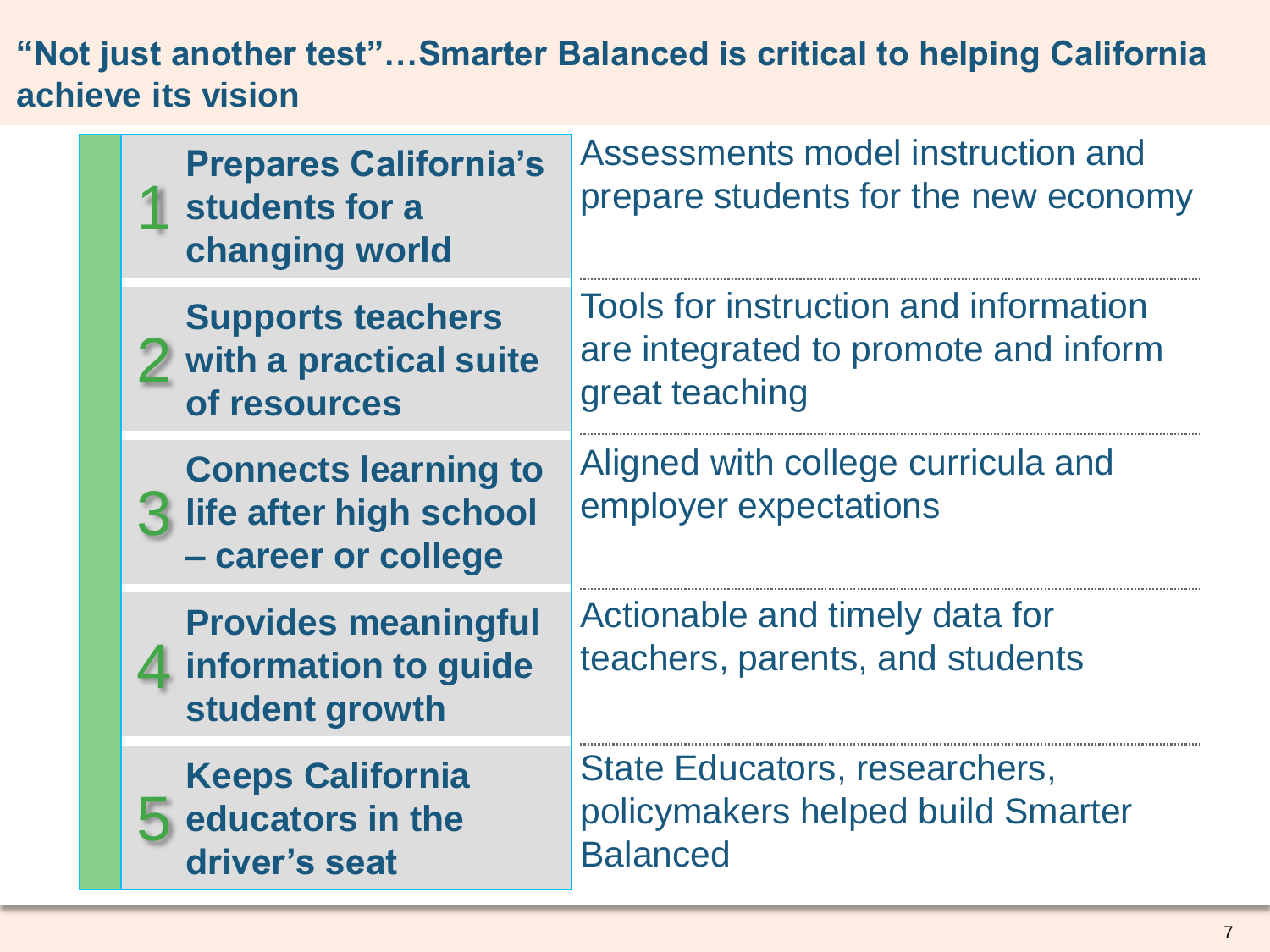### **The main pieces of the Smarter Balanced Assessment System**

Professional development **materials**, **teaching resources** for differentiated instruction and an **item bank** for developing and aligning assessments to Common Core and Smarter Balanced claims and assessment targets

Summative assessments Longitudinal measures benchmarked to college and career readiness

Teachers, schools, and districts have access to high quality and highly accurate student data and teaching resources , through the digital library throughout the year and across years to improve teaching and learning

**End of year assessment of student learning**, consisting of computer adaptive tests and computer administered performance tasks aligned with Common Core; **assesses annual progress**

Optional assessments, **administered at locally determined intervals** to provide educators with actionable **information about student progress throughout the year**; will be computer adaptive and include performance tasks

Teacher resources for formative tools – practices to improve instruction

Interim assessments Flexible, open, used for actionable feedback